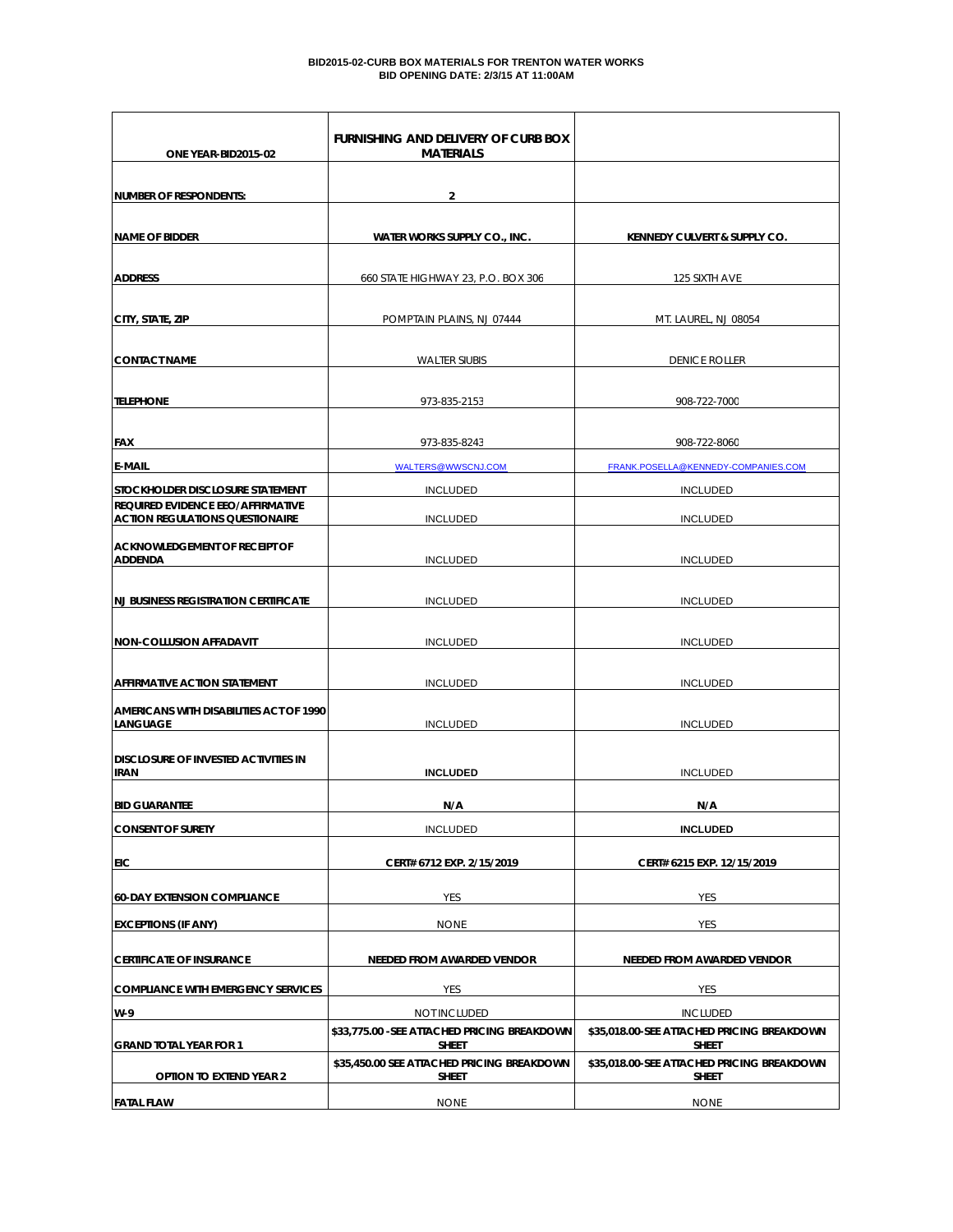| ONE YEAR-BID2015-02                                                                | FURNISHING AND DELIVERY OF CURB BOX<br><b>MATERIALS</b> |                                                                                                         |
|------------------------------------------------------------------------------------|---------------------------------------------------------|---------------------------------------------------------------------------------------------------------|
| NUMBER OF RESPONDENTS:                                                             | 2                                                       |                                                                                                         |
| NAME OF BIDDER                                                                     | WATER WORKS SUPPLY CO., INC.                            | KENNEDY CULVERT & SUPPLY CO.                                                                            |
| ADDRESS                                                                            | 660 STATE HIGHWAY 23, P.O. BOX 36                       | 125 SIXTH AVE                                                                                           |
| CITY, STATE, ZIP                                                                   | POMPTAIN PLAINS, NJ 07444                               | MT. LAUREL, NJ 0805                                                                                     |
| <b>CONTACT NAME</b>                                                                | <b>WALTER SIUBIS</b>                                    | DENICE ROLLER                                                                                           |
| <b>TELEPHONE</b>                                                                   | 973-835-2153                                            | 908-722-7000                                                                                            |
| FAX                                                                                | 973-835-8243                                            | 908-722-8060                                                                                            |
| E-MAIL                                                                             | WALTERS@WWSCNJ.COM                                      | FRANK.POSELLA@KENNEDY-COMPANIES.COM                                                                     |
| STOCKHOLDER DISCLOSURE STATEMENT                                                   | <b>INCLUDED</b>                                         | <b>INCLUDED</b>                                                                                         |
| <b>REQUIRED EVIDENCE EEO/AFFIRMATIVE</b><br><b>ACTION REGULATIONS QUESTIONAIRE</b> | <b>INCLUDED</b>                                         | <b>INCLUDED</b>                                                                                         |
| ACKNOWLEDGEMENT OF RECEIPT OF<br>ADDENDA                                           | <b>INCLUDED</b>                                         | <b>INCLUDED</b>                                                                                         |
| NJ BUSINESS REGISTRATION CERTIFICATE                                               | <b>INCLUDED</b>                                         | <b>INCLUDED</b>                                                                                         |
| NON-COLLUSION AFFADAVIT                                                            | <b>INCLUDED</b>                                         | <b>INCLUDED</b>                                                                                         |
| <b>AFFIRMATIVE ACTION STATEMENT</b>                                                | <b>INCLUDED</b>                                         | <b>INCLUDED</b>                                                                                         |
| AMERICANS WITH DISABILITIES ACT OF 1990<br>LANGUAGE                                | <b>INCLUDED</b>                                         | <b>INCLUDED</b>                                                                                         |
| DISCLOSURE OF INVESTED ACTIVITIES IN<br><b>IRAN</b>                                | <b>INCLUDED</b>                                         | <b>INCLUDED</b>                                                                                         |
| <b>BID GUARANTEE</b>                                                               | N/A                                                     | N/A                                                                                                     |
| CONSENT OF SURETY                                                                  | <b>INCLUDED</b>                                         | <b>INCLUDED</b>                                                                                         |
| <b>EIC</b>                                                                         | CERT# 6712 EXP. 2/15/2019                               | CERT# 6215 EXP. 12/15/2019                                                                              |
| 60-DAY EXTENSION COMPLIANCE                                                        | <b>YES</b>                                              | <b>YES</b>                                                                                              |
| <b>EXCEPTIONSIF ANY)</b>                                                           | <b>NONE</b>                                             | <b>YES</b>                                                                                              |
| CERTIFICATE OF INSURANCE                                                           | NEEDED FROM AWARDED VENDOR                              | NEEDED FROM AWARDED VENDOR                                                                              |
| COMPLIANCE WITH EMERGENCY SERVICES                                                 | <b>YES</b>                                              | <b>YES</b>                                                                                              |
| W-9                                                                                | <b>NOT INCLUDED</b>                                     | <b>INCLUDED</b>                                                                                         |
| <b>GRAND TOTAL YEAR FOR 1</b>                                                      | <b>SHEET</b>                                            | \$33,775.00 - SEE ATTACHED PRICING BREAKDOWN \$35,018.00-SEE ATTACHED PRICING BREAKDOWN<br><b>SHEET</b> |
| OPTION TO EXTEND YEAR 2                                                            | <b>SHEET</b>                                            | \$35,450.00 SEE ATTACHED PRICING BREAKDOWN \$35,018.00-SEE ATTACHED PRICING BREAKDOWN<br><b>SHEET</b>   |
| <b>FATAL FLAW</b>                                                                  | <b>NONE</b>                                             | <b>NONE</b>                                                                                             |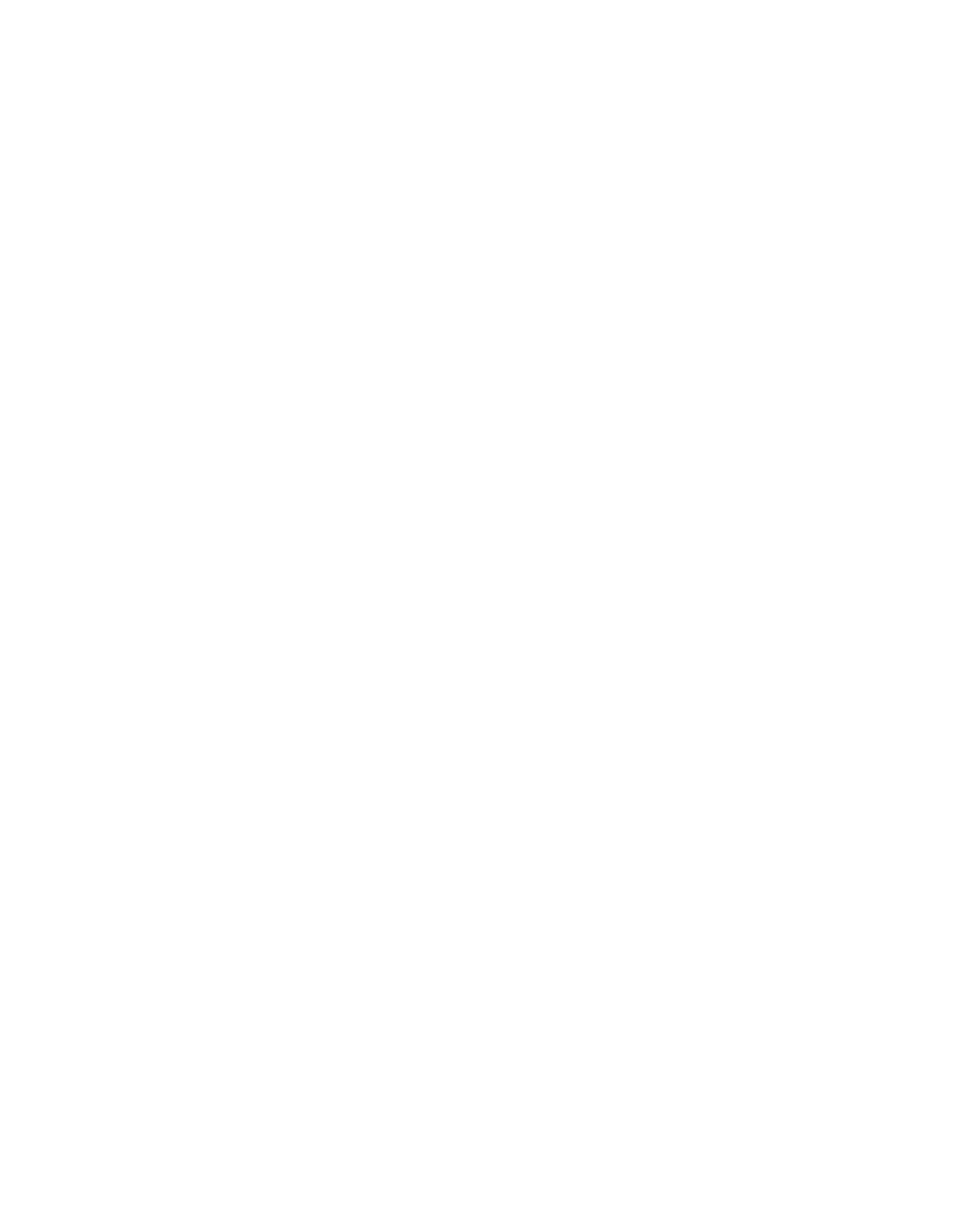# **PROPOSAL PAGE**

# **OPTION TO EXTEND YEAR TWO**

# **Curb Box Materials - Proposal & Specifications**

Improved Extension Type with Arch Pattern Base inclusive of Curb Lid, Pentagonal Insert, Foot Pieces & Rods

The undersigned proposes to furnished and deliver in the requested quantities (F.O.B. with price for goods including the delivery with no extra freight charge line item) to the Trenton Water Works Yard at 333 Courtland St, Trenton, NJ.

## PRINCING FOR YEAR TWO

| #                           | <b>Material Description</b>                                                                                                                                                                                                                                                                                                                    | Unit | Qty | Unit<br>Price | <b>Total Price</b> |
|-----------------------------|------------------------------------------------------------------------------------------------------------------------------------------------------------------------------------------------------------------------------------------------------------------------------------------------------------------------------------------------|------|-----|---------------|--------------------|
|                             | Curb boxes shall be Mueller Cast Iron Boxes - Improved<br>Extension Type - Arch Pattern, 1-1/4 inch upper section<br>with curb lid & pentagonal plug. Box extension shall be<br>50.5 inches to 60 inches fully extended. Curb box shall fit 1<br>inch Mueller Mark II Oriseal curb valve (compression or<br>flared) Mueller Catalog # H 10385. | Each | 700 | 134.80        | 24360              |
| 2                           | Curb valve rod shall be Mueller Catalog # 84247- 39<br>inches long. It is for the Mueller Curb Box (1-1/4 inch upper<br>section) Catalog # H-10385.                                                                                                                                                                                            | Each | 500 | 11038         | 5199               |
| 3                           | Curb valve rod shall be Mueller Catalog # 84233- 27<br>inches long. It is for the Mueller Curb Box (1-1/4 inch upper<br>section) Catalog # H-10385.                                                                                                                                                                                            | Each | 200 | 9.70          |                    |
| 4                           | Foot pieces shall be Cast Iron (Catalog # H-10397) and to<br>fit the Mueller Mark II curb valve and the Mueller Curb<br>boxes 1-1/4 inch inside diameter (Mueller Catalog # H-<br>10385).                                                                                                                                                      | Each | 600 | 588           |                    |
| <b>GRAND TOTAL &gt;&gt;</b> |                                                                                                                                                                                                                                                                                                                                                |      |     |               |                    |

Kennedy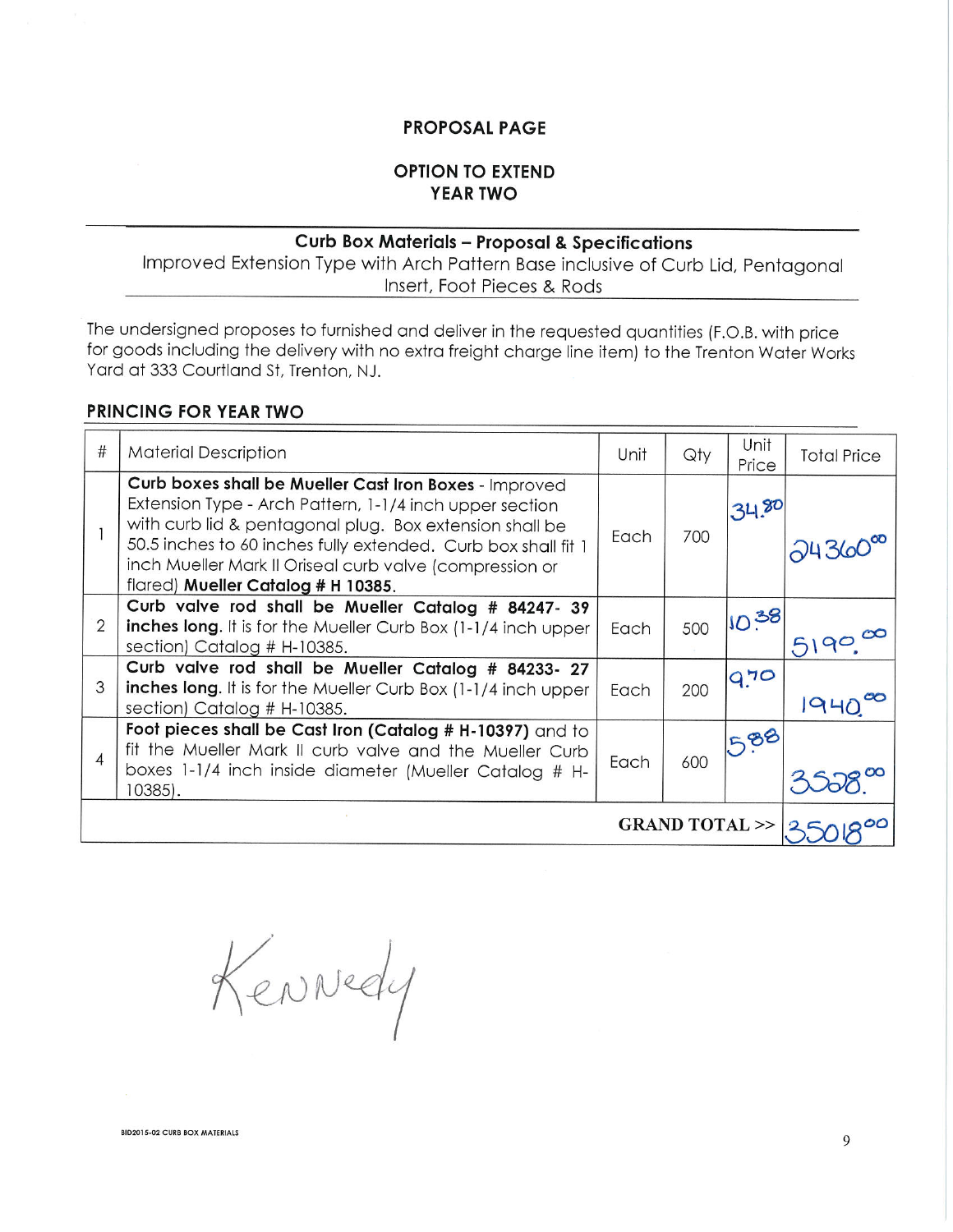# **Trenton Water Works Construction & Maintenance Office Fiscal Year 2015**

# **Curb Box Materials - Proposal & Specifications**

Improved Extension Type with Arch Pattern Base inclusive of Curb Lid, Pentagonal Insert, Foot Pieces & Rods

## **PROPOSAL YEAR ONE**

The undersigned proposes to furnished and deliver in the requested quantities (F.O.B. with price for goods including the delivery with no extra freight charge line item) to the Trenton Water Works Yard at 333 Courtland St, Trenton, NJ.

| #                           | <b>Material Description</b>                                                                                                                                                                                                                                                                                                                    | Unit | Qty | Unit<br>Price | <b>Total Price</b> |
|-----------------------------|------------------------------------------------------------------------------------------------------------------------------------------------------------------------------------------------------------------------------------------------------------------------------------------------------------------------------------------------|------|-----|---------------|--------------------|
|                             | Curb boxes shall be Mueller Cast Iron Boxes - Improved<br>Extension Type - Arch Pattern, 1-1/4 inch upper section<br>with curb lid & pentagonal plug. Box extension shall be<br>50.5 inches to 60 inches fully extended. Curb box shall fit 1<br>inch Mueller Mark II Oriseal curb valve (compression or<br>flared) Mueller Catalog # H 10385. | Each | 700 |               | $34.24$ 23, 968,00 |
| $\overline{2}$              | Curb valve rod shall be Mueller Catalog # 84247- 39<br>inches long. It is for the Mueller Curb Box (1-1/4 inch upper<br>section) Catalog # H-10385.                                                                                                                                                                                            | Each | 500 | 939           | 4,695.00           |
| 3                           | Curb valve rod shall be Mueller Catalog # 84233- 27<br>inches long. It is for the Mueller Curb Box (1-1/4 inch upper<br>section) Catalog # H-10385.                                                                                                                                                                                            | Each | 200 | 8.94          | 1,788,00           |
| $\overline{4}$              | Foot pieces shall be Cast Iron (Catalog # H-10397) and to<br>fit the Mueller Mark II curb valve and the Mueller Curb<br>boxes 1-1/4 inch inside diameter (Mueller Catalog # H-<br>$10385$ ).                                                                                                                                                   | Each | 600 | 5.54          | 3,324,00           |
| <b>GRAND TOTAL &gt;&gt;</b> |                                                                                                                                                                                                                                                                                                                                                |      |     |               | 33 775,00          |

WATER WORKS SUPPLY CO., INC. 660 STATE HIGHWAY 23 P.O. BOX 306 POMPTON PLAINS, N.J. 07444